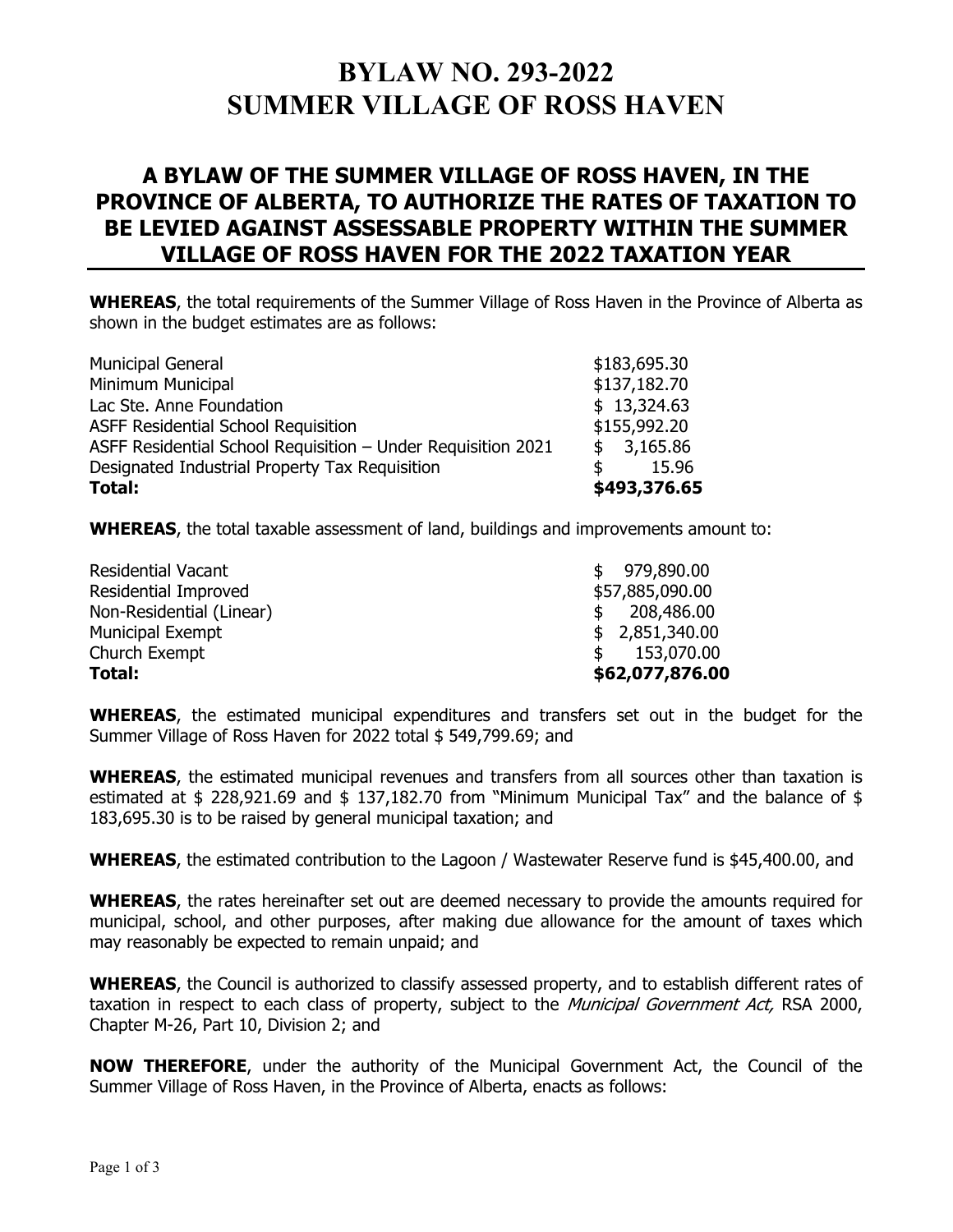## **BYLAW NO. 293-2022 SUMMER VILLAGE OF ROSS HAVEN**

1. That the Chief Administrative Officer is hereby authorized to levy the following rates of taxation on the assessed value of all property as shown on the assessment roll of the Summer Village of Ross Haven:

|                                                                                                                |          | <b>Tax Levy</b>        | Assessment                          | Tax Rate             |  |
|----------------------------------------------------------------------------------------------------------------|----------|------------------------|-------------------------------------|----------------------|--|
| <b>General Municipal</b><br>Residential/Farmland<br>Non-Residential Linear Vacant                              | \$<br>\$ | 183,042.00<br>653.30   | \$<br>\$58,864,980.00<br>208,486.00 | 3.109523<br>3.133544 |  |
| <b>Total</b>                                                                                                   | \$       | 183,695.30             | \$59,073,466.00                     |                      |  |
|                                                                                                                |          | <b>Tax Levy</b>        | Assessment                          | Tax Rate             |  |
| <b>Alberta School Foundation Fund (ASFF)</b><br>Residential/Farmland<br>Residential/Farmland - Under Levy 2021 | \$<br>\$ | 155,992.20<br>3,165.86 | \$58,864,980.00<br>\$58,864,980.00  | 2.65<br>0.053731     |  |
| <b>Total</b>                                                                                                   | \$       | 159,155.10             | \$58,864,980.00                     |                      |  |
|                                                                                                                |          | <b>Tax Levy</b>        | Assessment                          | Tax Rate             |  |
| <b>Lac Ste. Anne Foundation</b><br>Residential/Farmland                                                        | \$       | 13,324.63              | \$58,864,980.00                     | 0.226359             |  |
| Total                                                                                                          | \$       | 13,324.63              | \$58,864,980.00                     |                      |  |
|                                                                                                                |          | <b>Tax Levy</b>        | <b>Assessment</b>                   | <b>Tax Rate</b>      |  |
| <b>Designated Industrial Property</b><br>Non-Residential Linear Vacant                                         | \$       | 15.96                  | \$<br>208,485.00                    | 0.0766               |  |
| Total                                                                                                          | \$       | 15.96                  | \$<br>208,485.00                    |                      |  |

2. That the minimum amount payable as property tax for general municipal purposes shall be one thousand three hundred and fifty dollars (\$1350.00) as follows:

| <b>Total</b>                                                                  | \$137,182.70                            |                                     |
|-------------------------------------------------------------------------------|-----------------------------------------|-------------------------------------|
| <b>Residential Vacant</b><br>Residential Improved<br>Non-Residential (Linear) | \$14,478.52<br>\$120,657.48<br>2,046.70 | \$1350.00<br>\$1350.00<br>\$1350.00 |
|                                                                               | Tax Levy                                | <b>Tax Rate</b>                     |